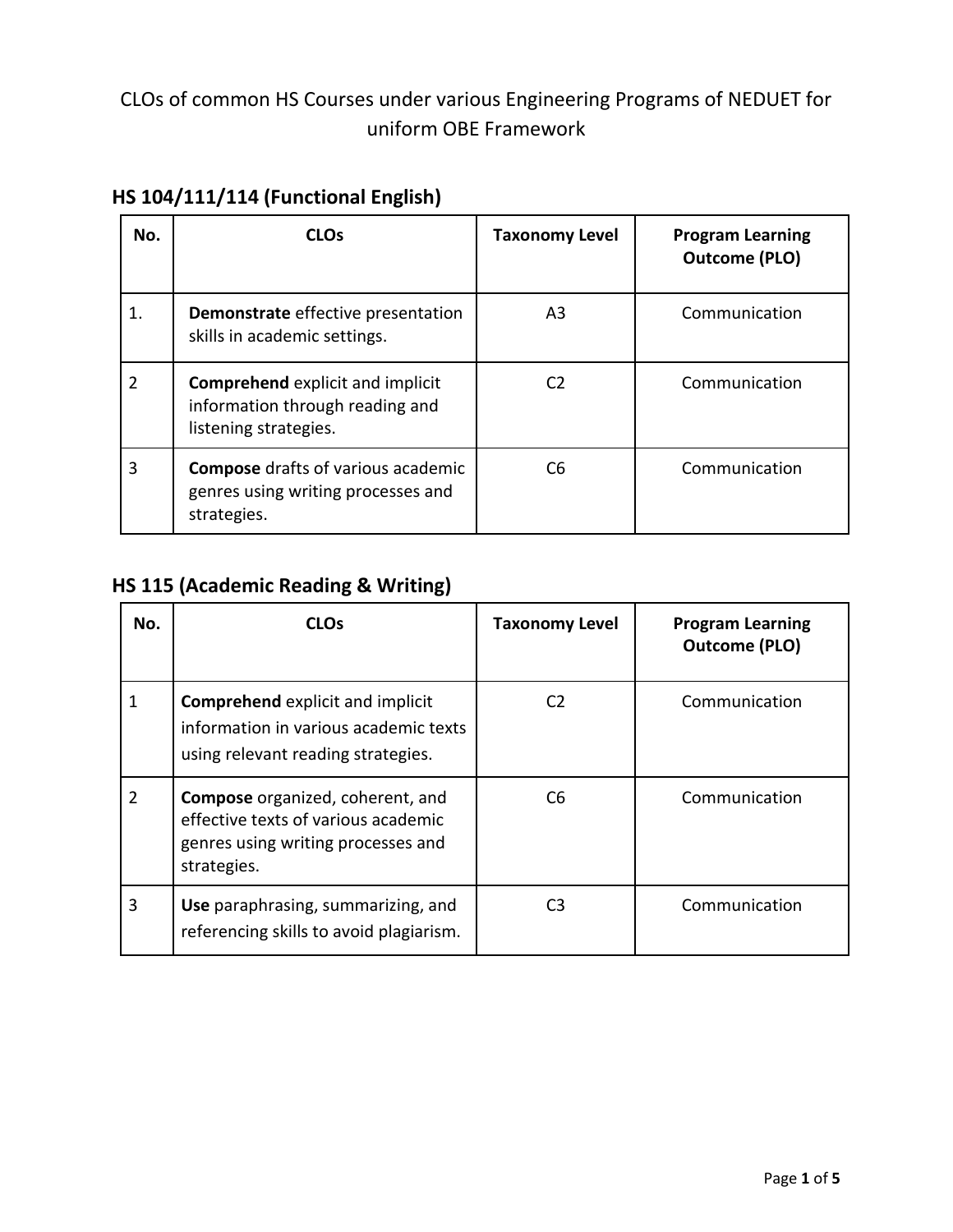# **HS 214 (Academic Writing)**

| No.            | <b>CLOs</b>                                                                                                                         | <b>Taxonomy Level</b> | <b>Program Learning</b><br><b>Outcome (PLO)</b> |
|----------------|-------------------------------------------------------------------------------------------------------------------------------------|-----------------------|-------------------------------------------------|
| 1              | <b>Comprehend explicit and implicit</b><br>information in various academic texts<br>using relevant reading strategies.              | C <sub>2</sub>        | Communication                                   |
| $\overline{2}$ | <b>Compose</b> organized, coherent, and<br>effective texts of various academic<br>genres using writing processes and<br>strategies. | C <sub>6</sub>        | Communication                                   |
| 3              | Use paraphrasing, summarizing, and<br>referencing skills to avoid plagiarism.                                                       | CЗ                    | Communication                                   |

# **HS 218/202 (Business Communication)**

| No.            | <b>CLOs</b>                                                                                                                   | <b>Taxonomy Level</b> | <b>Program Learning</b><br><b>Outcome (PLO)</b> |
|----------------|-------------------------------------------------------------------------------------------------------------------------------|-----------------------|-------------------------------------------------|
| 1              | Demonstrate effective oral<br>communication and interpersonal<br>skills in simulated professional and<br>business situations. | A <sub>3</sub>        | Communication                                   |
| $\overline{2}$ | Apply principles of effective<br>communication in various types of<br>business messages.                                      | C <sub>3</sub>        | Communication                                   |
| 3              | <b>Compose</b> effective business<br>messages for various purposes and<br>audiences.                                          | C <sub>6</sub>        | Communication                                   |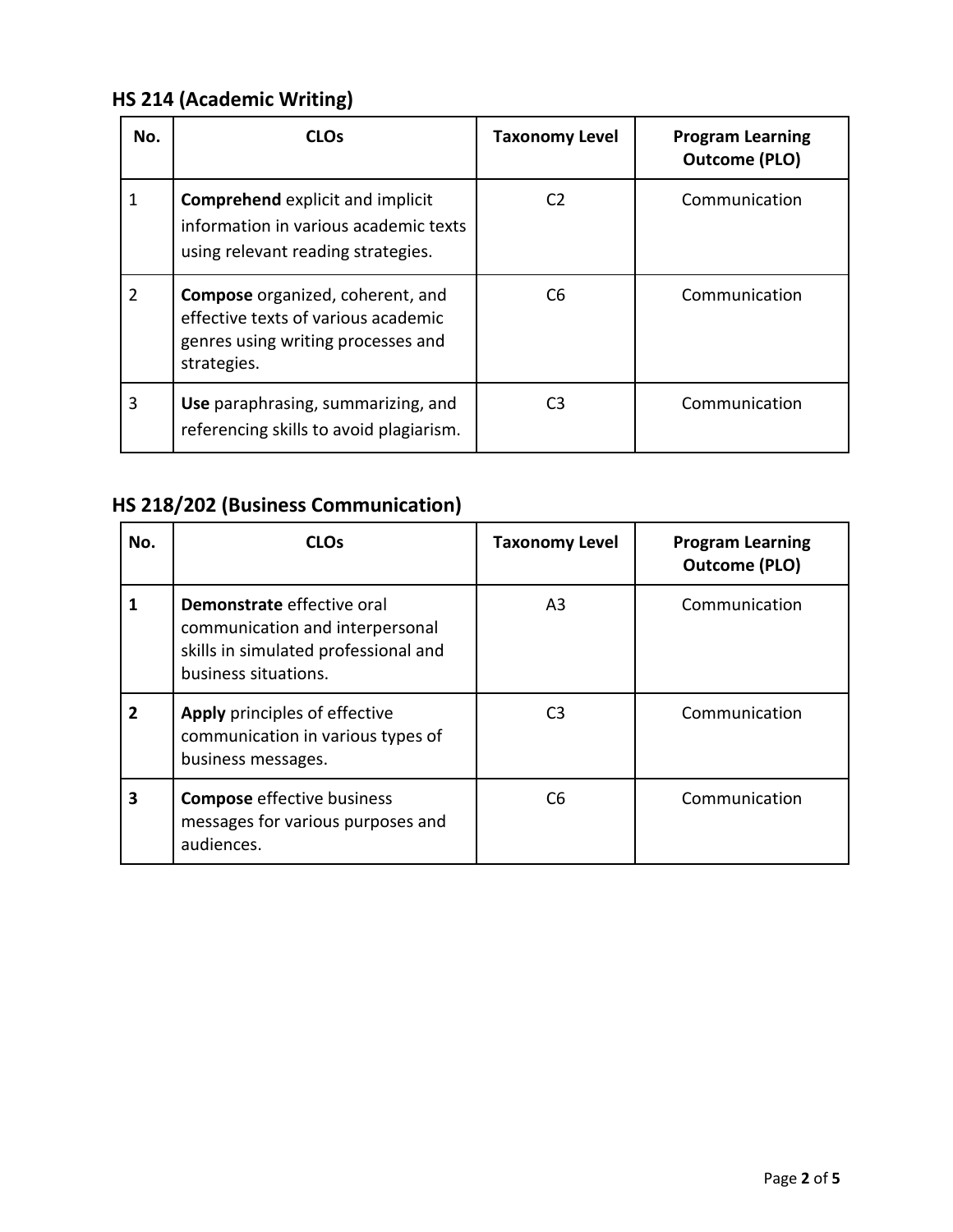# **HS 304/208 (Business Communication and Ethics)**

| No.            | <b>CLOs</b>                                                                                                                   | <b>Taxonomy Level</b> | <b>Program Learning</b><br><b>Outcome (PLO)</b> |
|----------------|-------------------------------------------------------------------------------------------------------------------------------|-----------------------|-------------------------------------------------|
| 1              | Demonstrate effective oral<br>communication and interpersonal<br>skills in simulated professional and<br>business situations. | A <sub>3</sub>        | Communication                                   |
| $\overline{2}$ | <b>Compose</b> effective business<br>messages for various purposes and<br>audiences.                                          | C <sub>6</sub>        | Communication                                   |
| 3              | Apply principles, theories, and codes<br>of ethics in situations related to<br>professional practice.                         | C <sub>3</sub>        | <b>Ethics</b>                                   |

# **HS 219 (Professional Ethics)**

| No.            | <b>CLOs</b>                                                                                                                                        | <b>Taxonomy Level</b> | <b>Program Learning</b><br><b>Outcome (PLO)</b> |
|----------------|----------------------------------------------------------------------------------------------------------------------------------------------------|-----------------------|-------------------------------------------------|
| 1              | <b>Discuss</b><br>the<br>contemporary<br>frameworks of professional<br>and<br>engineering ethics in the light of<br>ethical theories and dilemmas. | C <sub>2</sub>        | <b>Ethics</b>                                   |
| $\overline{2}$ | Apply principles, theories, and codes<br>of ethics in situations related to<br>professional practice.                                              | C <sub>3</sub>        | <b>Ethics</b>                                   |
|                | Value professional,<br>aspirational, and collective ethics for<br>continual professional development                                               | A <sub>3</sub>        | <b>Ethics</b>                                   |

### **HS 119/205 (Islamic Studies)**

| No. | <b>CLOs</b>                                                                                                                        | Taxonomy<br>Level | <b>Program Learning</b><br><b>Outcome (PLO)</b> |
|-----|------------------------------------------------------------------------------------------------------------------------------------|-------------------|-------------------------------------------------|
| 01  | <b>Explain</b> the given Quranic verses and Hadiths to their<br>tangible meaning and message.                                      | C <sub>2</sub>    | Ethics                                          |
| 02  | <b>Describe</b> the basic concepts of Shariah, the features<br>of Seerat-un-Nabi (SAW), and the impact of Islam on<br>our society. | C <sub>2</sub>    | <b>Ethics</b>                                   |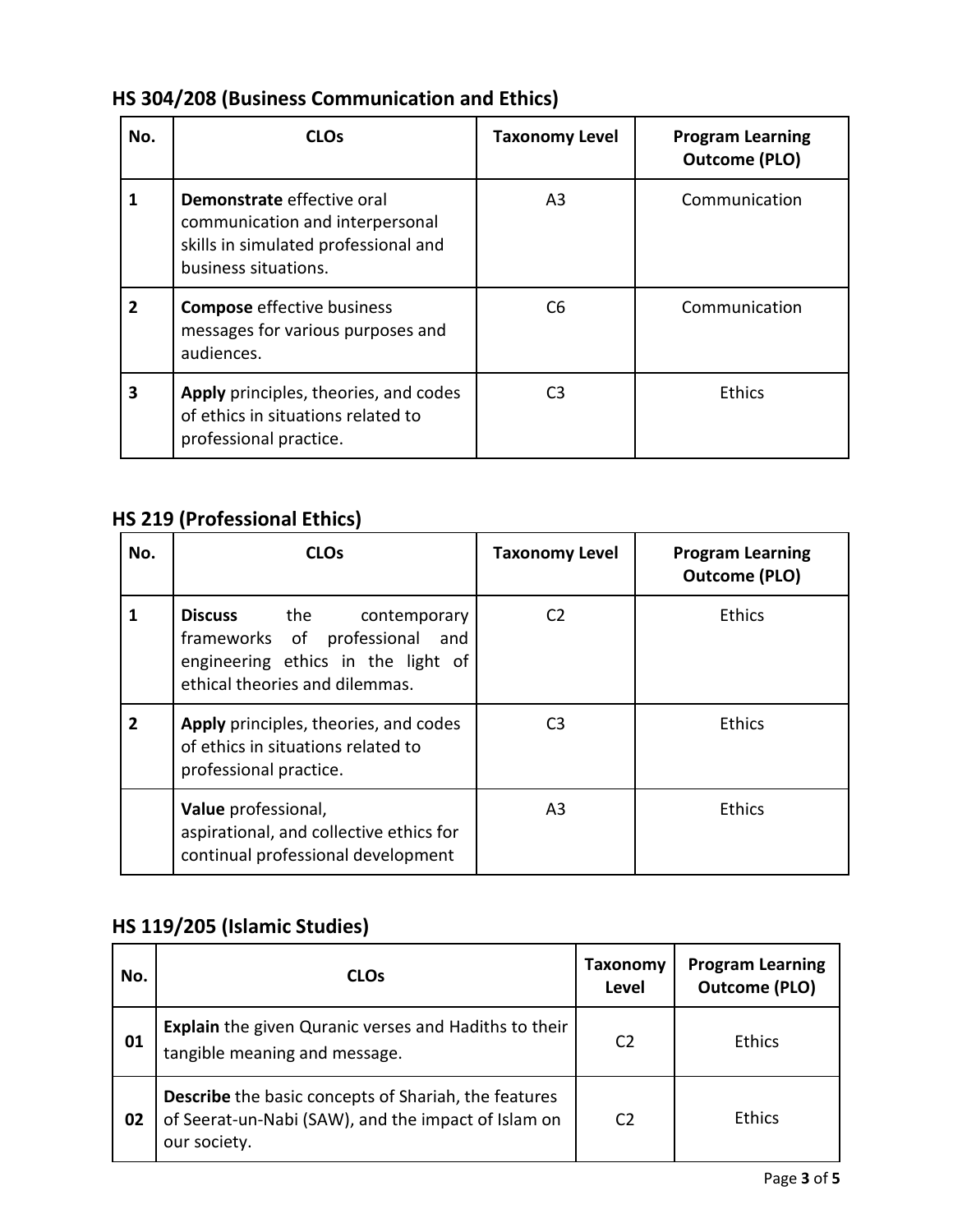### **HS 209 (Ethical Behaviour)**

| No. | <b>CLOs</b>                                                                                | Taxonomy<br>Level | <b>Program Learning</b><br><b>Outcome (PLO)</b> |
|-----|--------------------------------------------------------------------------------------------|-------------------|-------------------------------------------------|
| 01  | Explain the ethical teachings of the world's major<br>religions.                           | C <sub>2</sub>    | <b>Ethics</b>                                   |
| 03  | <b>Describe</b> the importance and implications of ethics on<br>individuals and societies. | C <sub>2</sub>    | <b>Ethics</b>                                   |

#### **HS 105/106 (Pakistan Studies)**

| No. | <b>CLOs</b>                                                                                                                                              | Taxonomy<br>Level | <b>Program Learning</b><br><b>Outcome (PLO)</b> |
|-----|----------------------------------------------------------------------------------------------------------------------------------------------------------|-------------------|-------------------------------------------------|
| 01  | Understand the historical and ideological perspectives of<br>Pakistan and their implications for individuals and<br>professionals in societal contexts   | C <sub>2</sub>    | Engineer and<br>Society                         |
| 02  | <b>Explain</b> the strategic implications of international<br>conventions and treaties applicable to Pakistan at the<br>national and international level | C <sub>2</sub>    | Lifelong Learning                               |

### **HS 107/127 (Pakistan Studies for Foreigners)**

| No. | <b>CLOs</b>                                                                                                       | Taxonomy<br>Level | <b>Program Learning</b><br><b>Outcome (PLO)</b> |
|-----|-------------------------------------------------------------------------------------------------------------------|-------------------|-------------------------------------------------|
| 01  | Describe the historical, ideological, socio-economic, and<br>political aspects of Pakistan as a nation and state. | C <sub>2</sub>    | Engineer and<br>Society                         |
| 02  | Discuss Pakistan's culture, issues, and challenges through<br>appropriate actions and advocacy                    | C <sub>2</sub>    | Life Long Learning                              |

# **HS 200 (Community Service)**

| No. | <b>CLOs</b>                                                                                                                                      | Taxonomy<br>Level | <b>Program Learning</b><br><b>Outcome (PLO)</b> |
|-----|--------------------------------------------------------------------------------------------------------------------------------------------------|-------------------|-------------------------------------------------|
| 1.  | <b>Express</b> an interest in contributing to<br>the<br>individually<br>community and<br>society<br>and<br>collectively through social projects. | A3                | Engineer and<br>Society                         |